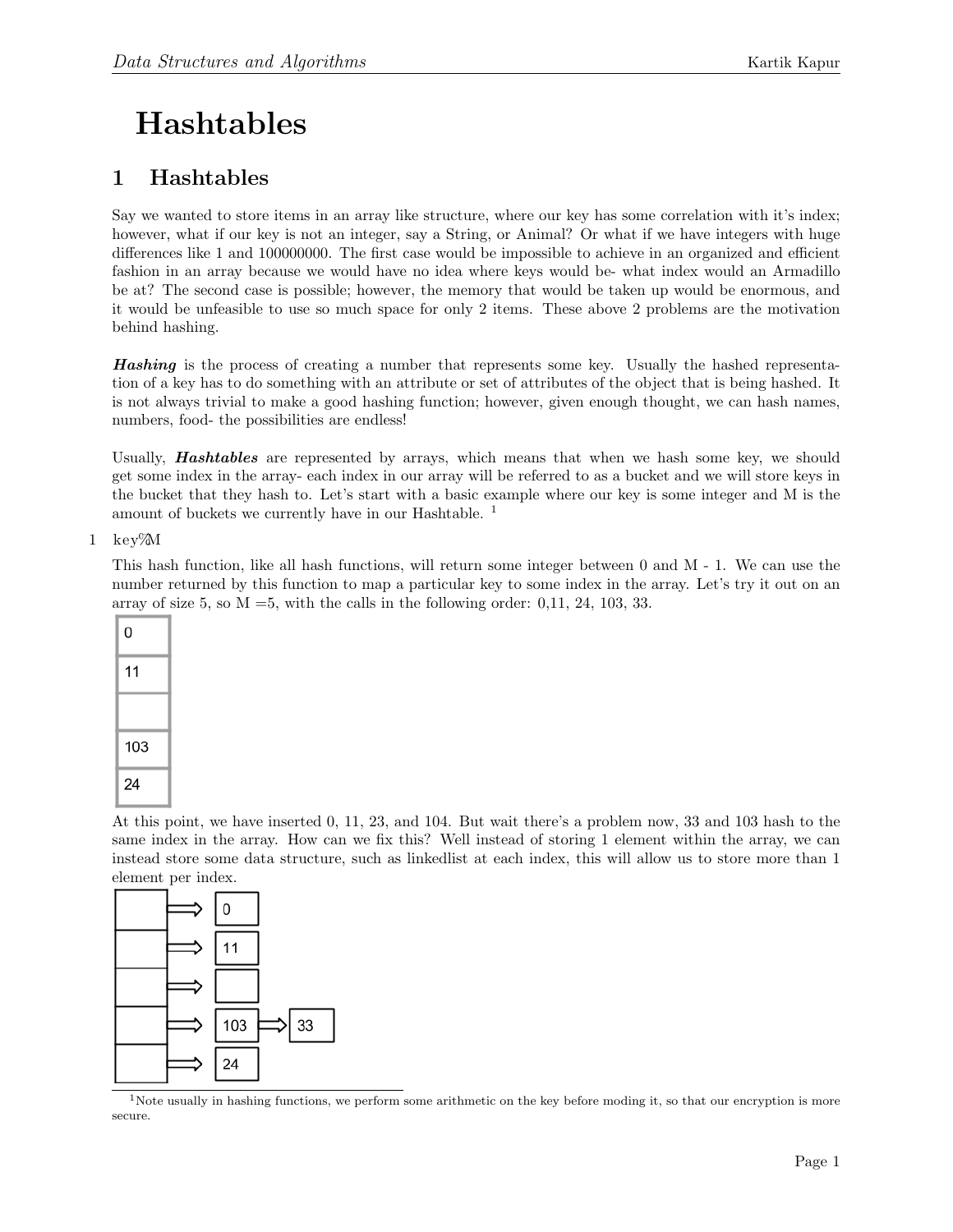Now that we can take care of more than 1 element, we should be good to go right? Let's try inserting the following keys: 13, 23, 43,53,63.



Do you see the problem? If we keep inserting items that have a remainder of 3 when divided by 5, our runtime to get or put an item would be no better than a linkedlist, we would just be using more memory because we have an array too. In order to fix this, while inserting items, we should have some clause that if  $\frac{N}{M} \geq$  some number, where N is the total amount of items we have and M is the amount of buckets, we resize our array. This basically means if the average amount of items per bucket is greater than or equal to some number we resize the array. After resizing our array, we rehash all of our items since the amount of buckets has changed. Then , we should get a more even distribution. The question now is how should we increase our buckets? Let's consider the following options:

 $1 M = = M * 2$ 

 $2 M = M + 1000$ 

When considering which resizing factor we should choose, we want to make sure that we do not need to resize too frequently because resizing is a relatively expensive operation. At first glance  $M = M + 1000$  may seem tempting; however, it is important to realize that the number of buckets being added is not increasing with N as it grows larger. This means that, in the long run, the 1000 will not be substantial enough to make the resizing factor negligible. The best resizing option we have is  $M = M * 2$  since the amount of buckets that we add at each resize operation grows with the amount of buckets we currently have.

Let's analyze the runtime of Hashtables now. First let's consider the average case for all these functions. On average, we have a Hashtable with  $O(N/M) = O(L)$  items per bucket. This means that, on average, we a Put or Get operation will take O(L) time where L is the load factor. This is because the amount of items we would need to look through would be upper bounded by  $O(L)$  as we would only look through 1 bucket.

Let's now consider the the amortized case. To do this, we will revist the average case. If we can ensure that the average amount of items per bucket, or L, is small, essentially constant, then we would only have to do a constant amount of work to find any given item. This means that Get and Put each take  $\Theta(1)$  amortized time.

Now let's discuss the worst case runtime for Hashtable. In a worst case for Put, we would need to resize the array and rehash all the items, which would take  $\Theta(N)$  time. There is also another case for which worst case runtime can occur. If we have a bad hashing function, it could be exploited so that, with a series of inserts, everything hashes to the same bucket, essentially making one bucket act like a huge LinkedList while the other buckets have nearly nothing in then. This would make both Get and Put take  $O(N)$  time as we would need to check the entire bucket to see if an element is already in the Hashtable. This is why it is imperative that a good hashing function is used in a Hashtable.

To use Hashtables, we need to use the following functions.

```
1 public int hashcode () {
2 . . . . . .
3 return some hashcode;
4 }
```